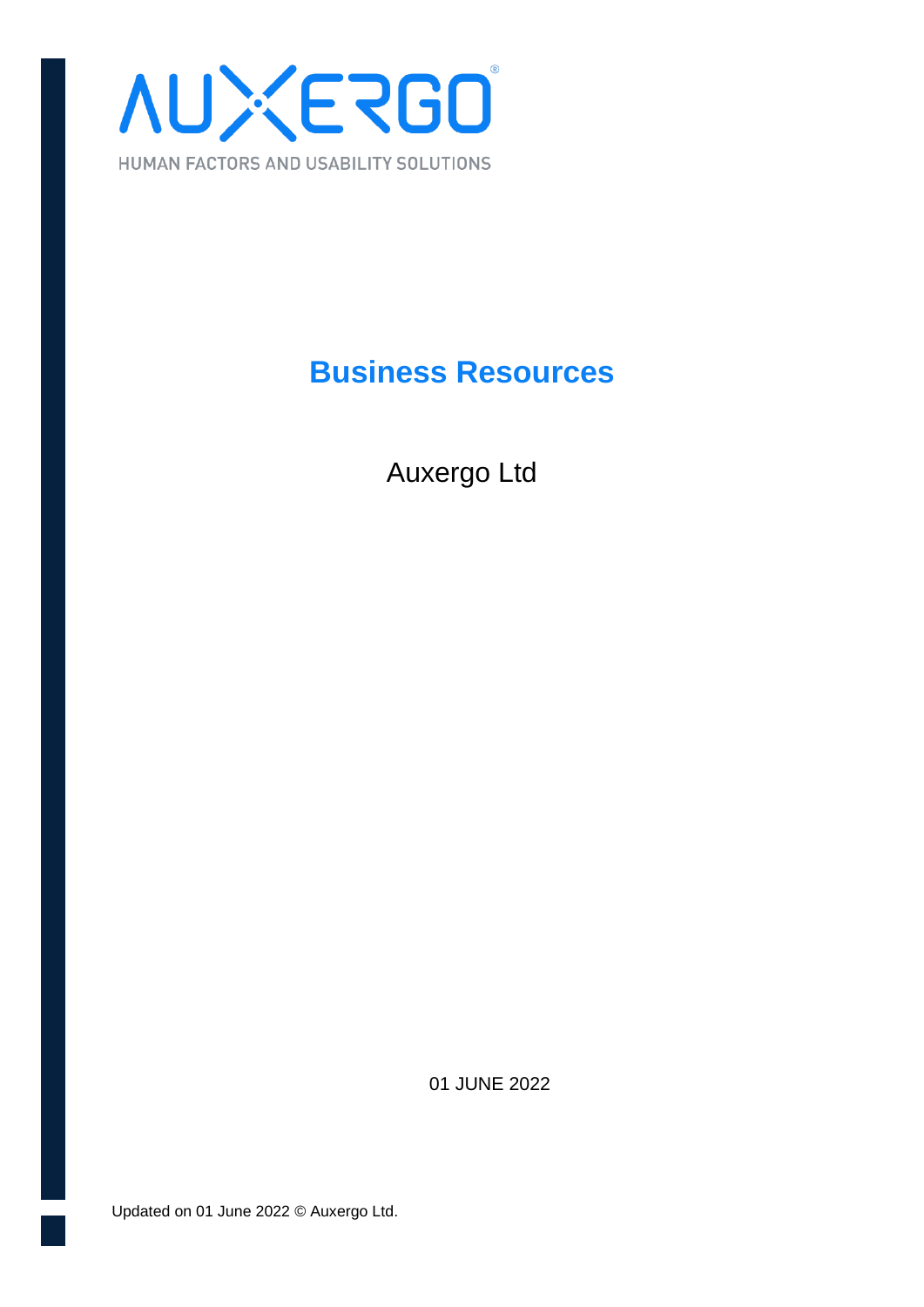



## **Table of Contents**

| III. ONLINE MEETINGS AND CONFERENCE CALLS WITH US  4 |
|------------------------------------------------------|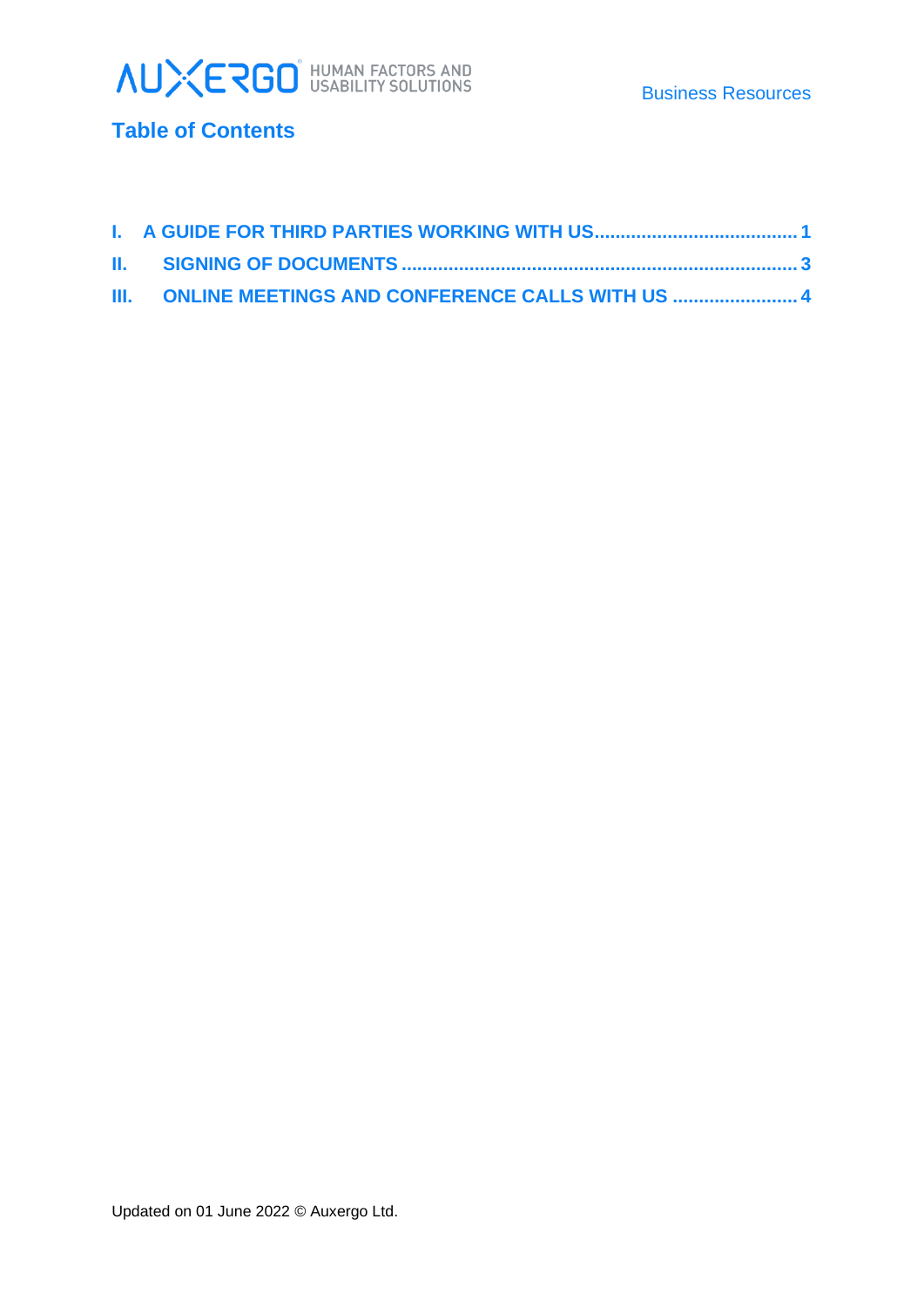# **AUXERGO** HUMAN FACTORS AND

### <span id="page-2-0"></span>**I. A guide for third parties working with us**

Auxergo has developed this Business Resources to identify not only our basic values but the basic values of our clients or business partners (you) to operate with rigour, excellence, with integrity and in compliance with applicable laws and regulations everywhere we do business.

We aim to flow down the same values to all subcontractors, consultants, suppliers and other third parties ('Third Parties') that work for or on behalf of Auxergo.

#### 1. Data protection and data privacy

Auxergo values the privacy policy and data protection policy of our employees, participants in human factors researches or studies, and our business partners and Third Parties with whom we do business. We are committed to the responsible collection, storage, use, transfer and disposal of their personal information and request that you do the same.

The details of our privacy policy and data protection policy can be found in Legal and [Privacy.](https://www.auxergo.com/_files/ugd/01d489_0f18dee16b724f54a1df0ba6c3eb208b.pdf)

#### 2. Protecting information and insider trading

It is integral that confidential information belonging to Auxergo or our clients is protected from loss or misuse. Confidential information may include, but is not limited to, pricing or stock market sensitive data and statements; managerial information and statements of strategic intent; and intellectual property and expertise that gives Auxergo, our clients and the Third Party a competitive edge.

We expect Third Parties to adhere to the confidential obligations in Confidentiality Agreements or Terms of Business. If confidential information or material is shared, Third Parties must ensure that authorised communication is in confidence and limited to individuals who have a "need to know".

Third Parties must prohibit their employees, agents, officer and subcontractors from insider trading for their own or other's personal profit.

#### 3. Research and development ethics

While undertaking research and development we must conduct high-quality science that is delivered to ethical standards in all areas.

Third Parties agree within the Terms of Business that they will comply with all national or state laws, regulations and recognised international quality and safety standards applicable to the proposed scope of work.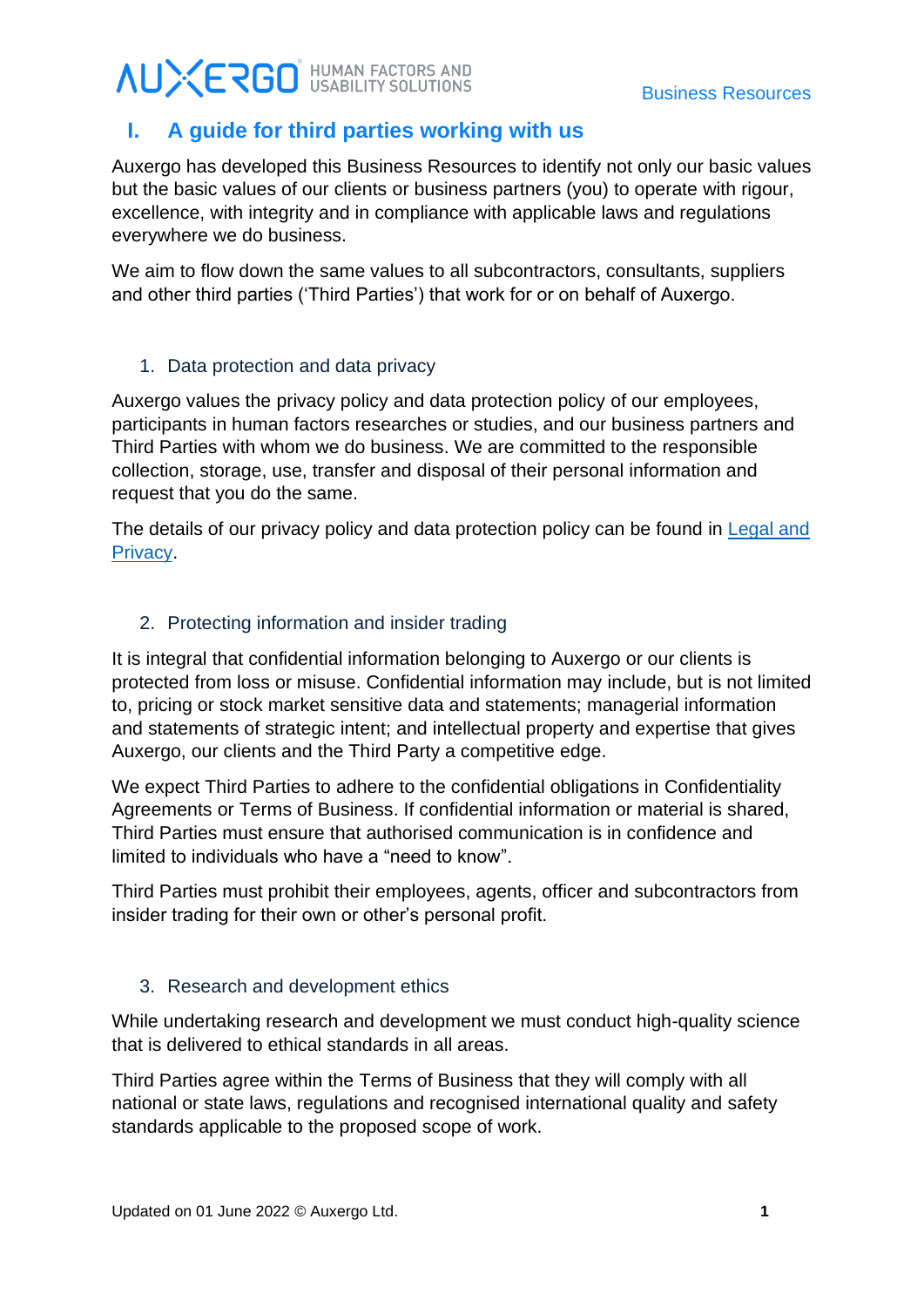# **AUXERGO** HUMAN FACTORS AND<br>Business Resources

We expect that you ensure that appropriate proactive consent and personal data protection procedures are in place and applied consistently.

#### 4. Auxergo ethics contact details

If you would like further information to understand more about the areas covered in this document, or if at any time you may foresee or come across an event which may or appears to violate a policy referred to in this guide, you are strongly encouraged to promptly report the details of such an event to us: [info@auxergo.com.](mailto:info@auxergo.com)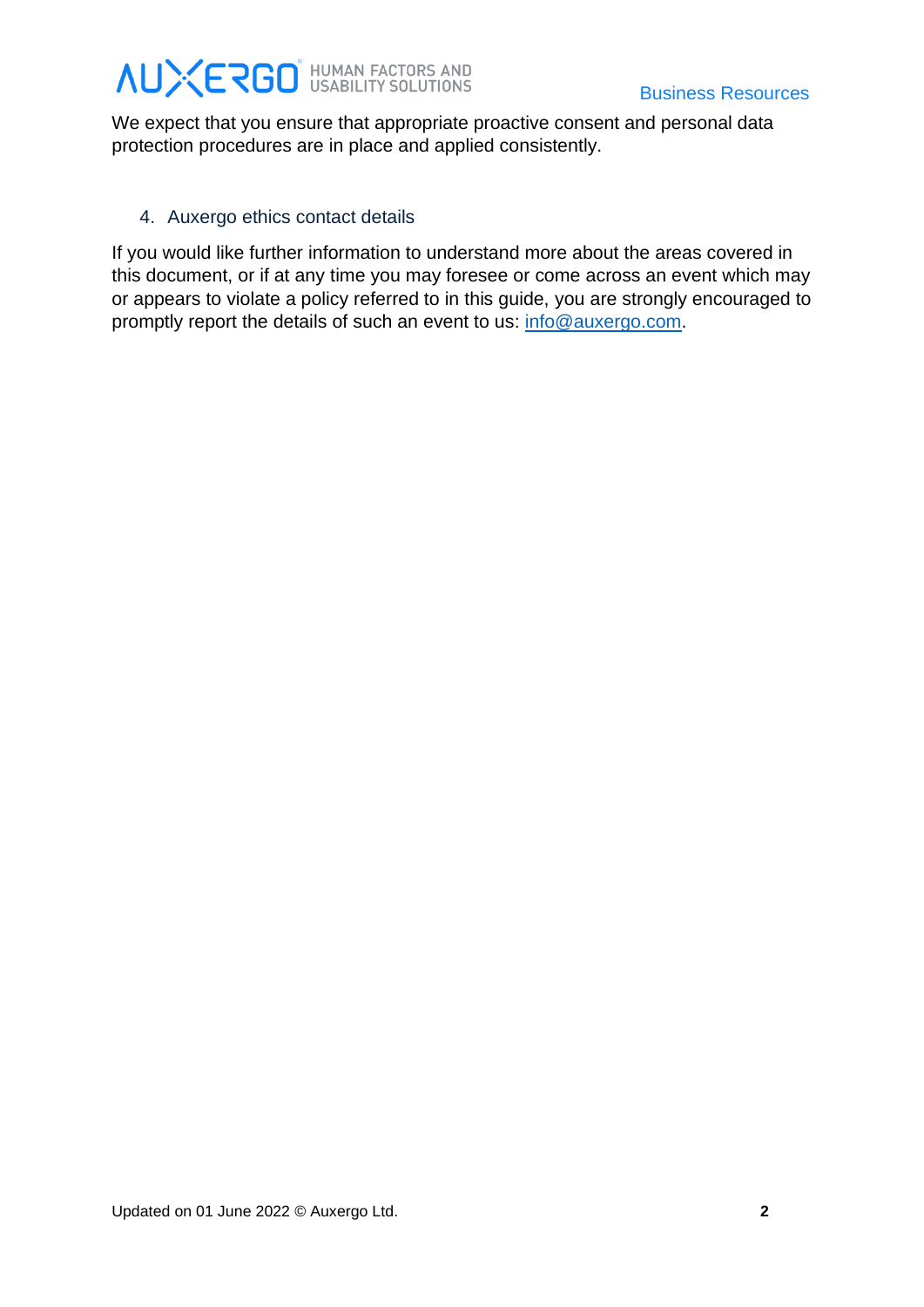# **AUXERGO** HUMAN FACTORS AND<br>Business Resources

## <span id="page-4-0"></span>**II. Signing of documents**

To improve the efficiency of approving documents Auxergo prefers the use electronic signatures, and also encourage our clients to use electronic signatures.

In general, signatures can be achieved through several means, such as using the Signature Line in Microsoft Word, using Fill & Sign in a PDF, writing it down in a touchable screen, and using DocuSign. Alternatively, a document can be printed, signed, scanned, and sent as PDF. We regard all your legally valid electronic signatures as legally binding.